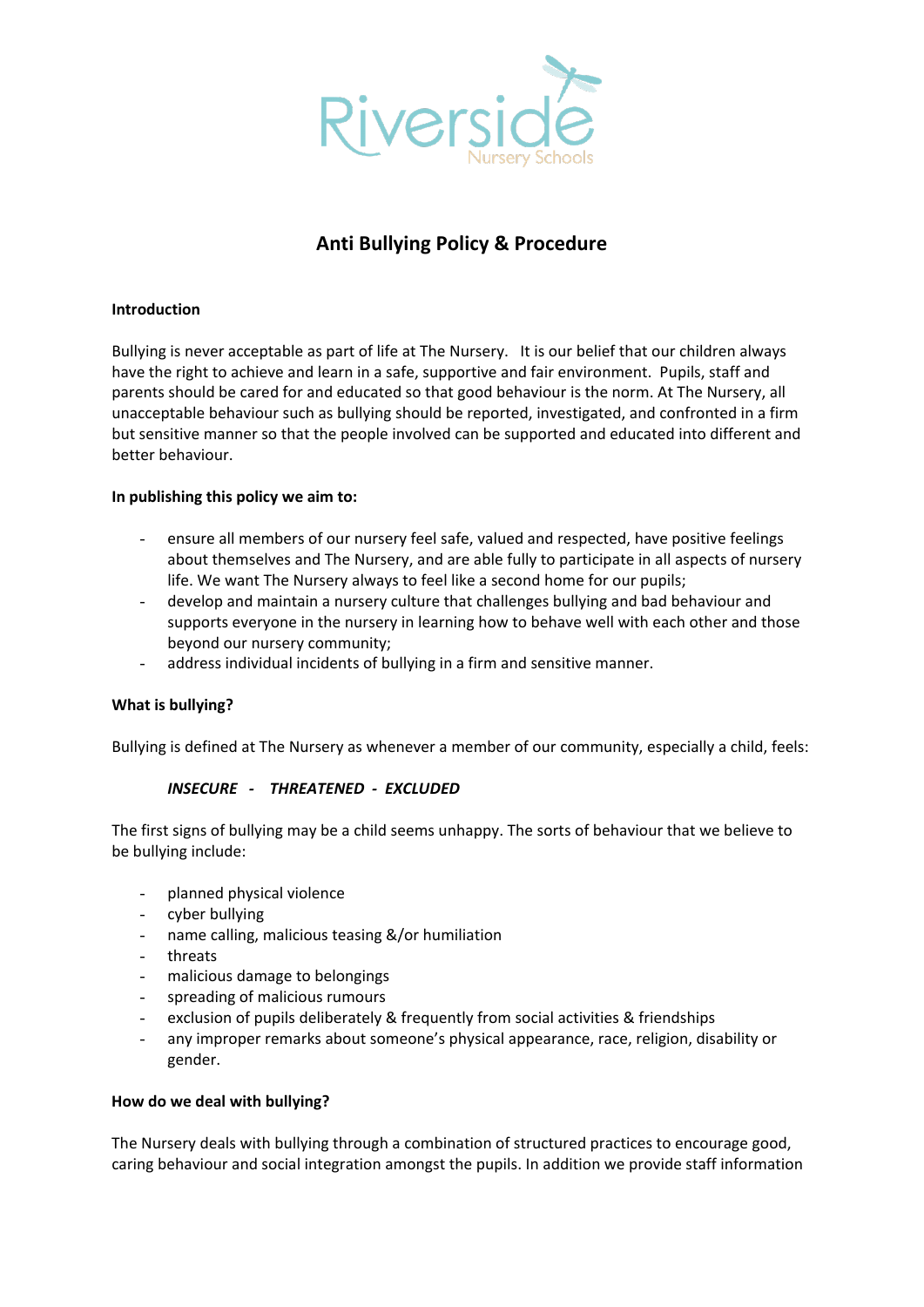& briefing, effective communication between the nursery and parents, and a clear and well known procedure for reporting and investigating bullying.

#### **The Nursery's encouragement of good behaviour**

We encourage good behaviour as the norm for our pupils. This is embodied in our ground rules and behaviour policies and this is reinforced by all teachers including the Head Teacher in the nursery room.

#### **Staff Information & Briefing**

All teaching and administration staff are trained in the nursery bullying policy by the Head Teacher. As necessary, from time to time, a designated member of staff is sent on a specialist training course on anti-bullying in order to update our nursery practices and to share that amongst the staff.

Staff also have access to the nursery bullying register in which all reported incidents of bullying are recorded with details of action taken.

#### **Effective Communication: staff and parents**

The Nursery is a family community. Our continued success relies on ensuring that we communicate clearly, politely and as regularly as necessary between staff and parents.

We encourage an open door policy of communication between staff and parents. This means parents are encouraged to talk to staff, from the Head Teacher down, at the start and end of the academic day. Parents may address an issue directly at such an impromptu meeting or may ask for a private meeting which will always be arranged quickly and in private as needed. Additionally, parents may request meetings with teachers or the Head Teacher through the nursery office in person or on the telephone at any time during normal nursery hours. Additionally, the Head Teacher will always try and be quickly available to parents for a discussion.

Finally, The Nursery ensures parents know about our bullying policy by publishing its existence in our list of available nursery policies.

#### **Procedures for reporting and investigating bullying**

The Head Teacher has responsibility for dealing with incidents of bullying with the support of the nursery staff and, where necessary, the parents.

If **parents** and **nursery staff** become aware that there is one or more incidents of bullying that affects a child at The Nursery, please contact the Head Teacher as soon as possible. Parents can speak to the head during the day by telephone in confidence in private at the start or the end of the nursery day.

When reporting a possible incident of bullying, please try and provide the name and full circumstances of those involved and any information about the location, timing and identity of any witnesses to the possible bullying incident(s). This reported incident will then be registered by the Head in the Incident Book and investigated as set out below.

Bullying is investigated on a case by case basis. If it is a minor incidence it is normal that the teacher (having informed the Headteacher and reported the incidence in the Incident Book) will meet the